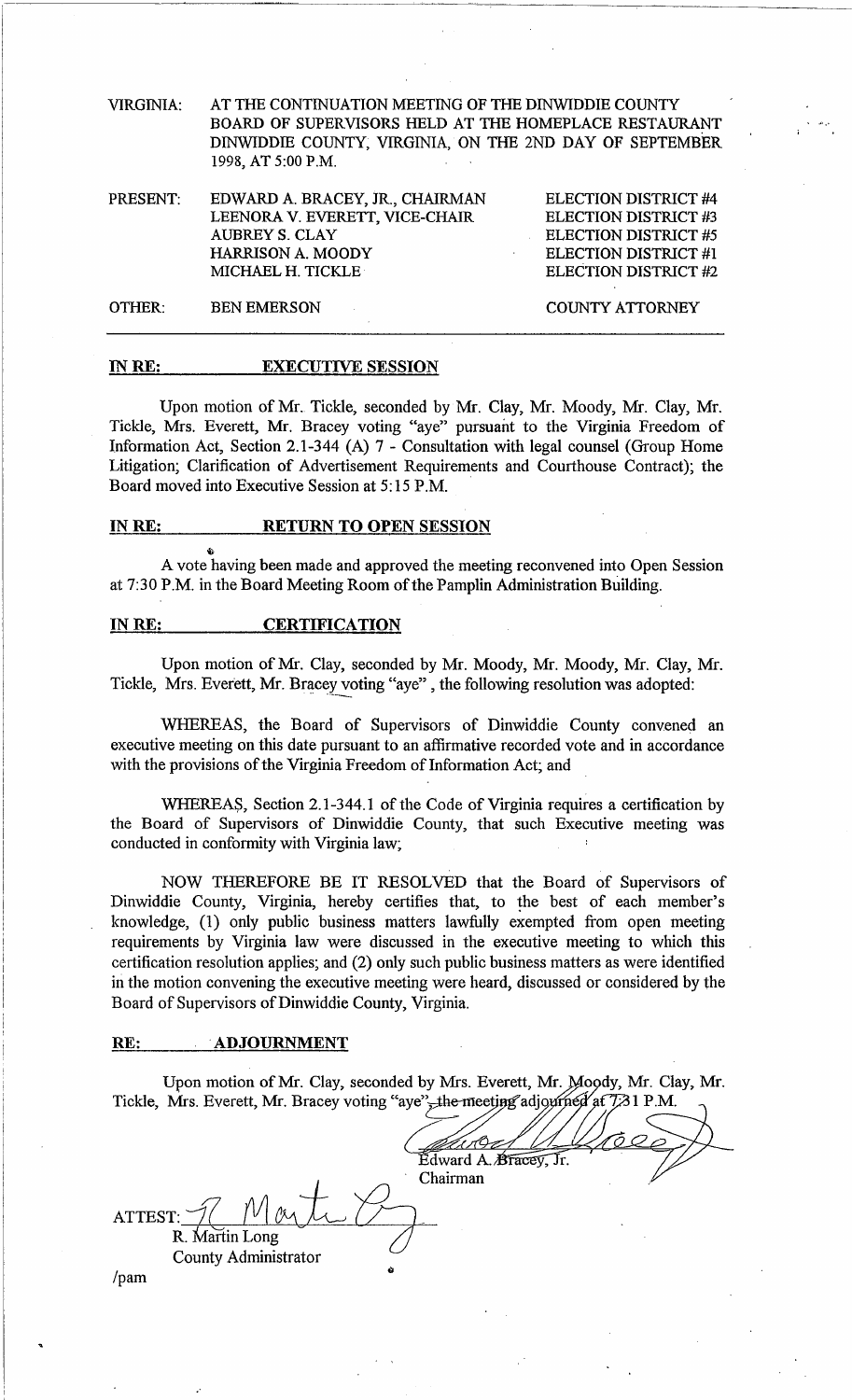$\label{eq:2.1} \frac{1}{\sqrt{2}}\int_{\mathbb{R}^3}\frac{1}{\sqrt{2}}\left(\frac{1}{\sqrt{2}}\right)^2\frac{1}{\sqrt{2}}\left(\frac{1}{\sqrt{2}}\right)^2\frac{1}{\sqrt{2}}\left(\frac{1}{\sqrt{2}}\right)^2\frac{1}{\sqrt{2}}\left(\frac{1}{\sqrt{2}}\right)^2.$ 

 $\label{eq:2.1} \frac{1}{\sqrt{2}}\int_{\mathbb{R}^3}\frac{1}{\sqrt{2}}\left(\frac{1}{\sqrt{2}}\right)^2\frac{1}{\sqrt{2}}\left(\frac{1}{\sqrt{2}}\right)^2\frac{1}{\sqrt{2}}\left(\frac{1}{\sqrt{2}}\right)^2\frac{1}{\sqrt{2}}\left(\frac{1}{\sqrt{2}}\right)^2.$ 

 $\label{eq:2.1} \begin{split} \mathcal{L}_{\text{max}}(\mathbf{y}) &= \mathcal{L}_{\text{max}}(\mathbf{y}) \mathcal{L}_{\text{max}}(\mathbf{y}) \mathcal{L}_{\text{max}}(\mathbf{y}) \mathcal{L}_{\text{max}}(\mathbf{y}) \mathcal{L}_{\text{max}}(\mathbf{y}) \mathcal{L}_{\text{max}}(\mathbf{y}) \mathcal{L}_{\text{max}}(\mathbf{y}) \mathcal{L}_{\text{max}}(\mathbf{y}) \mathcal{L}_{\text{max}}(\mathbf{y}) \mathcal{L}_{\text{max}}(\mathbf{y}) \mathcal{L}_{\text{max}}(\mathbf{y}) \$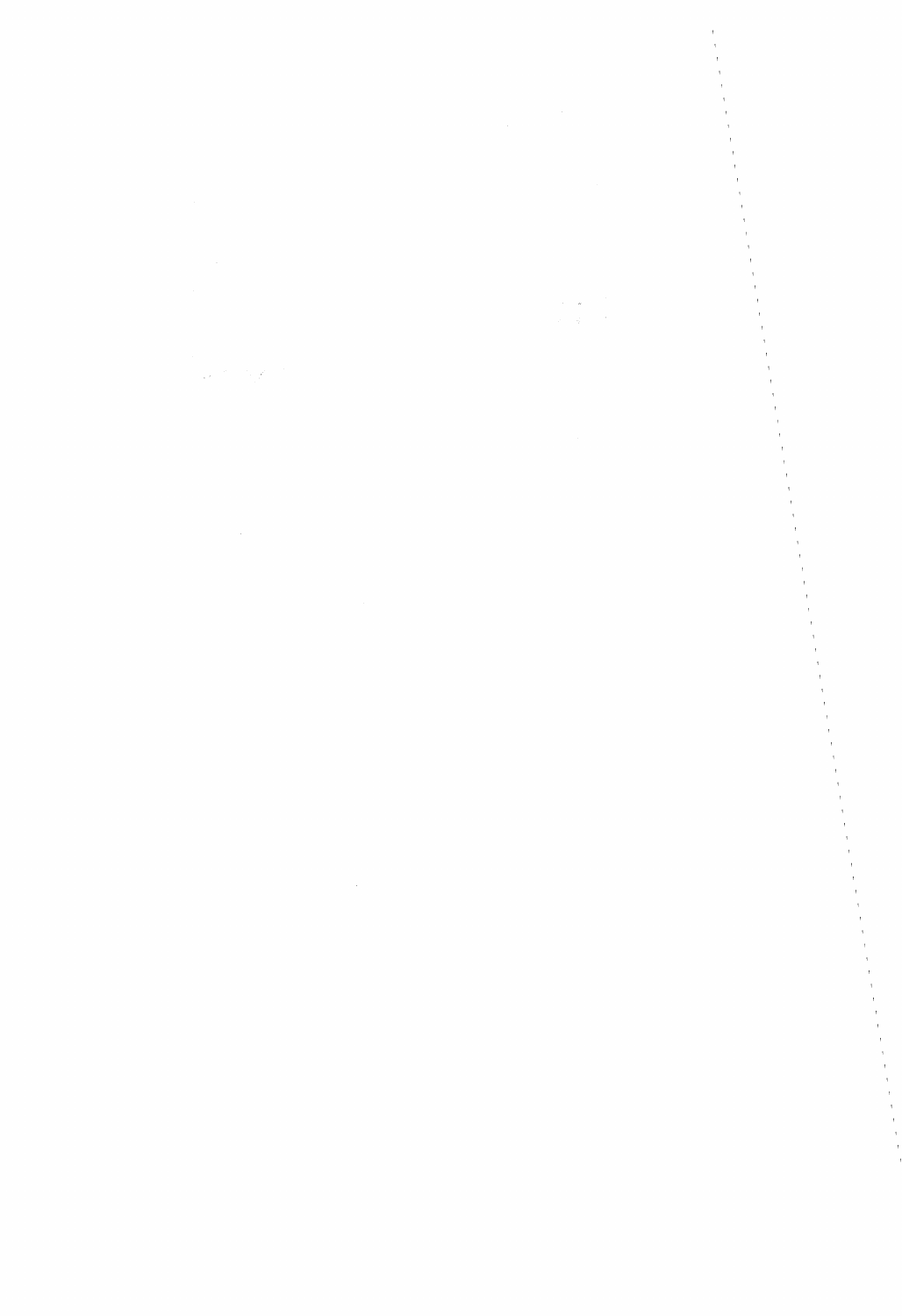VIRGINIA: AT THE REGULAR MEETING OF THE DINWIDDIE COUNTY BOARD OF SUPERVISORS HELD IN THE BOARD MEETING ROOM OF THE PAMPLIN ADMINISTRATION BUILDING IN DINWIDDIE COUNTY, VIRGINIA, ON THE 2ND DAY OF SEPTEMBER, 1998, AT 7:30 P.M.

| PRESENT: | EDWARD A. BRACEY, JR., CHAIRMAN ELECTION DISTRICT #4        |                      |
|----------|-------------------------------------------------------------|----------------------|
|          | LEENORA V. EVERETT, VICE-CHAIRMAN ELECTION DISTRICT #3      |                      |
|          | AUBREY S. CLAY                                              | ELECTION DISTRICT #5 |
|          | <b>HARRISON A. MOODY</b>                                    | ELECTION DISTRICT #1 |
|          | MICHAEL H. TICKLE<br>the control of the control of the con- | ELECTION DISTRICT #2 |
|          |                                                             |                      |

OTHER: BEN EMERSON COUNTY ATTORNEY

 $\Box$ 

# IN RE: INVOCATION - PLEDGE OF ALLEGIANCE - AND CALL TO ORDER

Mr. Edward A. Bracey, Jr., Chairman, called the regular meeting to order at 7:31 P.M. followed by the Lord's Prayer and the Pledge of Allegiance.

# IN RE: AMENDMENTS TO THE AGENDA

Mr. Bracey asked if there were any amendments to the agenda.

Mrs. E'verett stated she would like to have an item added as number 13 on the Agenda for Executive Session with the purpose being consultation with legal counsel concerning an on going investigation.

Upon motion of Mrs. Everett, seconded by Mr. Clay, Mr. Moody, Mr. Clay, Mr. Tickle, Mrs. Everett, Mr. Bracey voting "aye",

BE IT RESOLVED by the Board of Supervisors of Dinwiddie County, Virginia that an Executive Session be added to the Agenda, as Item 16, for the purpose of consultation with legal counsel.

Mrs. Wendy Weber Ralph; Assistant County Administrator, stated the August 28, 1998 continuation meeting minutes would not be considered tonight. The copies received by the Board are draft copies and will not be acted on this evening but will be ready for action on September 16<sup>th</sup>.

# IN RE: MINUTES

Upon motion of Mr. Tickle, seconded by Mr. Clay, Mr. Moody, Mr. Clay, Mr. Tickle, Mrs. Everett, Mr. Bracey voting "aye",

BE IT RESOLVED by the Board of Supervisors of Dinwiddie County, Virginia that the minutes of the August 19, 1998 Continuation Meeting and the August 19, 1998 Regular Meeting were approved in their entirety.

# IN RE: CLAIMS

Upon motion of Mr. Moody, seconded by Mr. Clay, Mr. Moody, Mr. Clay, Mr. Tickle, Mrs. Everett, Mr. Bracey voting "aye",

BE IT RESOLVED by the Board of Supervisors of Dinwiddie County, Virginia that the following claims are approved and funds appropriated for same using checks numbered 1011855 through 1012064 (void check(s) numbered 1011855 - 1011942); for Accounts Payable in the amount of \$391,249.96: General Fund \$381,338.66; Jail Commission \$122.06; E911 Fund \$5,111.91; Forfeited Asset Sharing \$283.96; CDBG Fund \$2,320.15; Capital Projects

..

t'I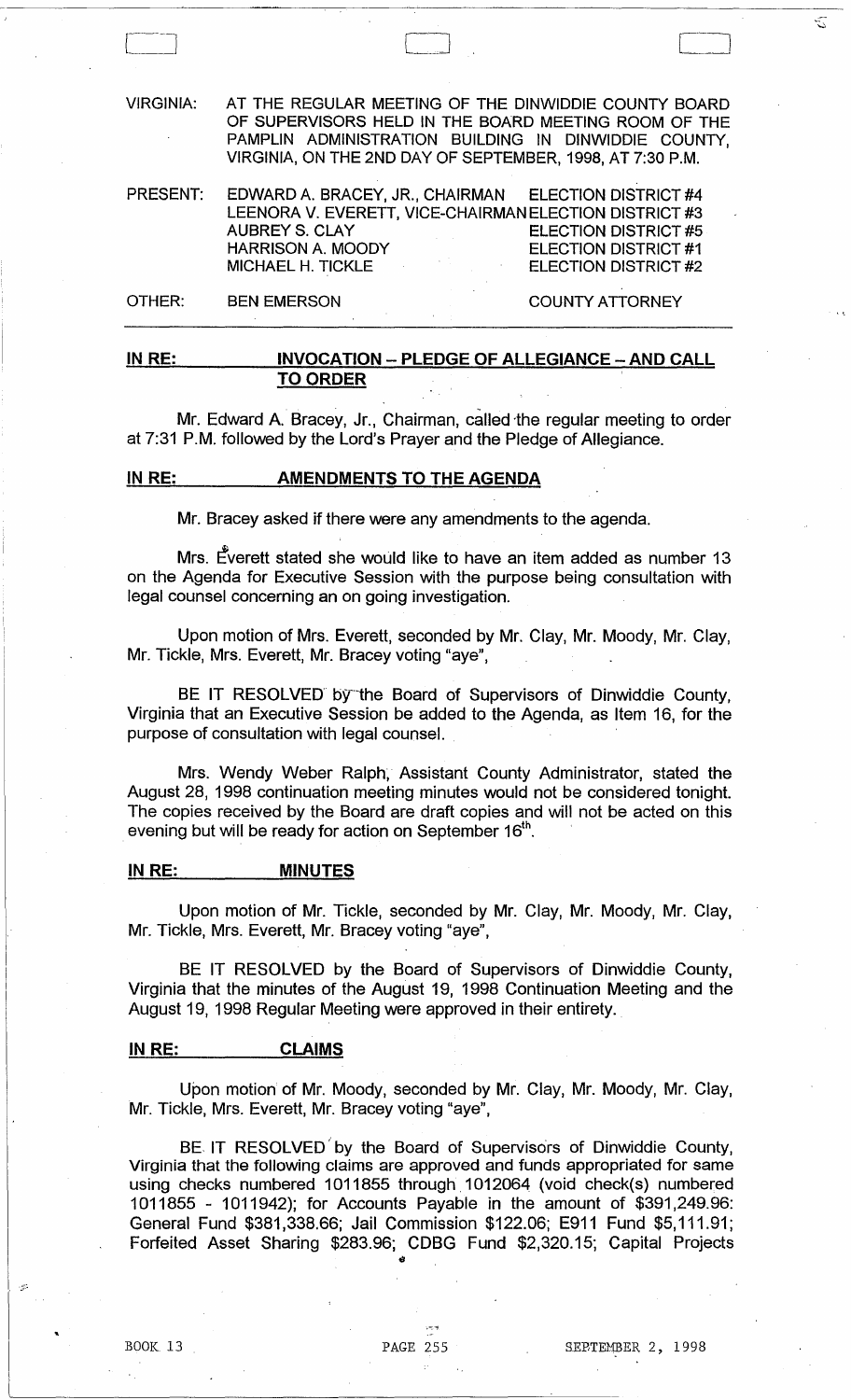\$2,073.33; and Payroll for August 1998 \$329,261.88: General Fund \$326,484.44 and CDBG Fund \$2,777.44.

# IN RE: SUPPLEMENTAL CLAIM

Mrs. Pamla A. Mann, Administrative Secretary, stated there was a supplemental claim placed before them in the amount of \$22,040.00 for Miller Construction Company for contract work on the additional space in the Pamplin Administration Building.

Upon motion of Mr. Moody, seconded by Mr. Clay, Mr. Moody, Mr. Clay, Mr. Tickle, Mrs. Everett, Mr. Bracey voting "aye",

BE IT RESOLVED by the Board of Supervisors of Dinwiddie County, Virginia that the following claim is approved and funds appropriated for same using check numbered 1012065; for Accounts Payable in the amount of \$22,040.00: Capital Projects Fund \$22,040.00.

#### IN RE: COURTHOUSE CONSTRUCTION - REQUISITION #26

Mrs. Ralph stated the following invoices are included in Requisition Number 26:

| <b>JMJ CORPORATION</b>         | \$13,635.89 |
|--------------------------------|-------------|
| TOTAL OF REQUISITION NUMBER 26 | \$13,635.89 |

Mr. Bracey asked if this would pay that claim 100%.

Mr. Donald W. Faison, Building and Grounds Superintendent, stated this would pay them 100%. He further stated they have completed all punch list items.

Upon motion of Mr. Clay, seconded by Mr. Tickle, Mr. Moody, Mr. Clay, Mr. Tickle, Mrs. Everett, Mr. Bracey voting "aye",

BE IT RESOLVED by the Board of Supervisors of Dinwiddie County, Virginia that Requisition Number 26 in the amount of \$13,635.89 be approved and funds appropriated for CIP expenses for the Courthouse Project Fund.

#### IN RE: CITIZEN COMMENTS

Mr. Bracey asked if any citizens had signed up to speak.

Mr. Bracey asked if there were any other citizens present who wished to speak but had not signed up.

There being none Mr. Bracey moved forward.

# IN RE: CHAIRMAN - SPECIAL ANNOUNCEMENT REGARDING AGENDA ITEMS 7 - 8 - 9 - 10 - PUBLIC HEARINGS

Mr. Bracey read the following statement:

,

Mr. Bracey stated he felt it was appropriate he let the public know up front, on the advice of legal counsel, the public hearings scheduled for Bear Island Timberlands must be re-advertised and heard by the Planning Commission in October. These public hearings will come back to the Board of Supervisors in November. Therefore, public hearing P-98-7 through P-98-10 will not be heard tonight. They will be heard by the Board of Supervisors on November 4, 1998. If any one came tonight solely for these hearings the Board will allow comment during that portion of the meeting; however, the Board will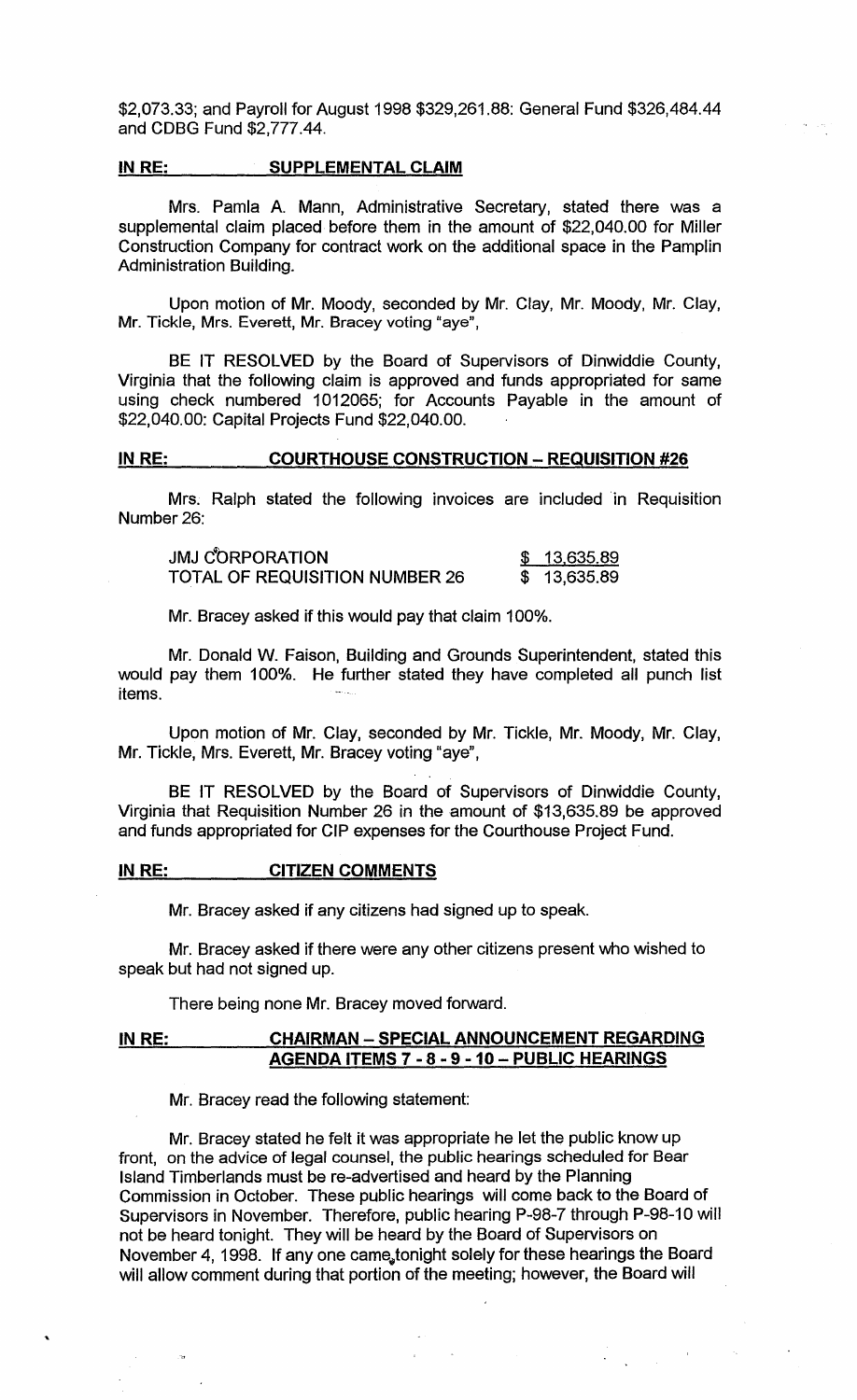offer no response tonight. He apologized for the inconvenience and thanked the citizens for coming. As always he welcomed everyone to stay for the entire meeting. Mr. Bracey continued by stating if someone has something to say concerning those hearings please come forward now. He reminded the citizens that the Board will offer no response.

eka

Mr. Moody stated he would like to add that the Planning Commission will also be hearing this again in October.

Mr. Tickle stated if citizens choose not to speak tonight they will have the opportunity to speak both at the Planning Commission in October and at the Board of Supervisors meeting in November.

Mrs. Everett added that they may speak at both if they so choose.

Mr. Bracey stated they can speak at this meeting, the Planning Commission meeting and at the Board of Supervisors meeting.

The following persons came forward to address the Board:

1. Joseph A. Mason, 2310 Grove Avenue, Richmond, Virginia, came forward stating he was a property owner in the County of Dinwiddie. He further stated his sister is involved in particular in agenda Item Number 9, P-98-7. Her property is adjacent to that particular proposal that was to come before the Board. The comment he would like to make is that his sister and himself live out of town so it is going to present some effort and inconvenience on their part to get back for two (2) more hearings. We are here for the second hearing now. He understood that most of these proceedings are recorded. He asked if there was any precedent for recorded portions of previous hearings being heard at later hearings. He stated he did not know whether that is procedure or not for the County. We made public statements before the Planning Board and we would like to make sure that those public statements get re-entered. Mr. Mason continued by asking if they need to appear in'person for the next two (2) meetings or can the recorded statements from the previous Planning Board hearing be presented at the next meeting.

Mr. Long stated those previous statements were recorded as part of that record but as far as the next one he stated he would have to ask Mr. Ben Emerson, County Attorney.

Mr. Emerson stated he supposed we could play the recording again or have it transcribed and read into the record or noted for the record the individual wished the comments to be considered as a part of that hearing. From a practical standpoint, if the comments have been heard once by the Planning Commission and then if you were to make them again tonight before the Board, even though you are not speaking at the Public Hearing, the purpose of the Public Hearing is simply for the Board to hear the public's comments before the Board makes a decision. From a practical standpoint you are speaking before to the Planning Commission and the Board would serve the same purpose in terms of them having benefit of your comments.

Mr. Mason stated he was just concerned that the comments be heard whether or not he is absent because he may not be able to be here for two (2) more hearings. That may also be true for my sister who lives in New York, this could present a hardship for her to get here. Now so the question is, if the County played back at that time it would be fine, he would be willing to make summary comment now if that makes more sense.

,

 $\Box$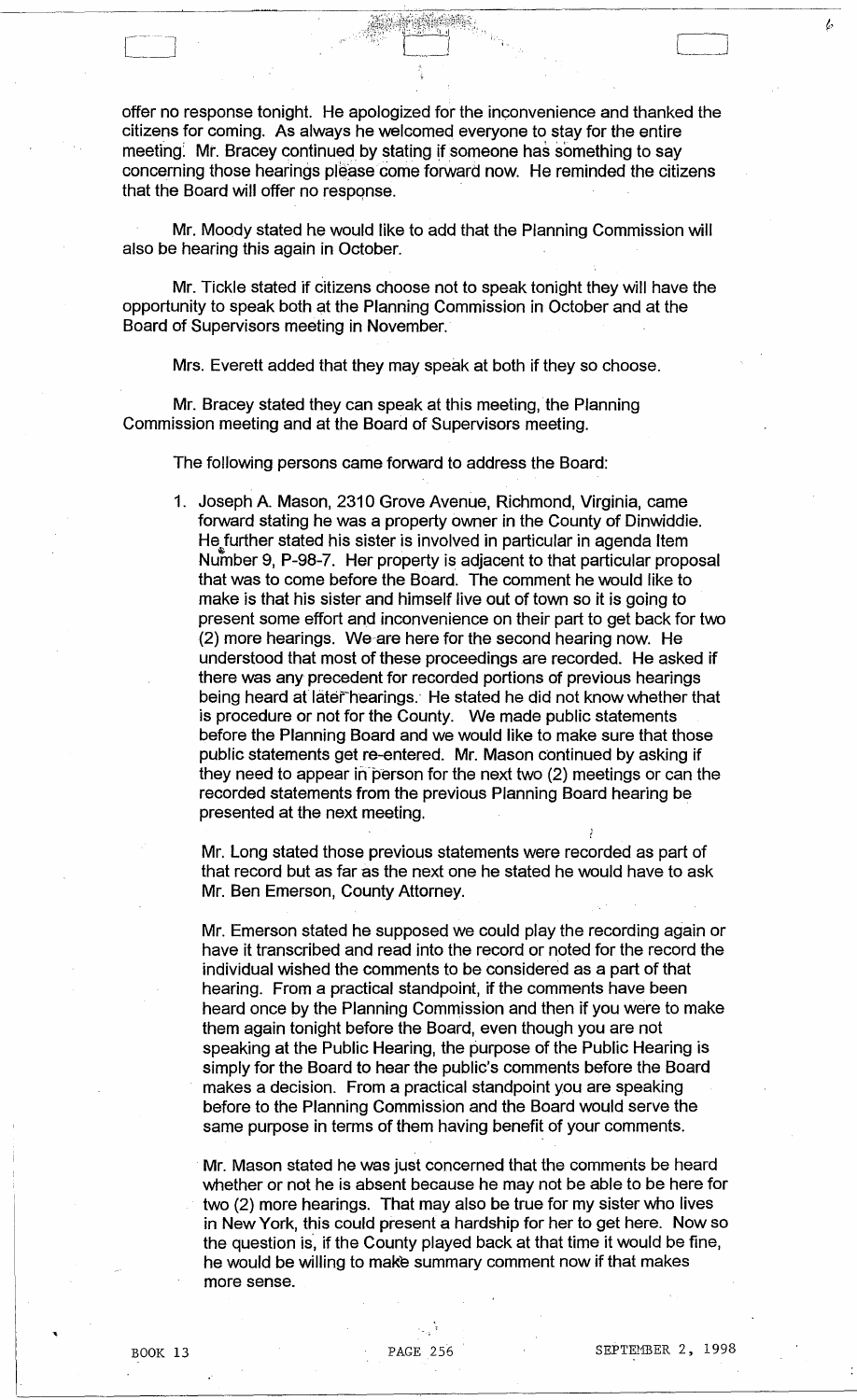Mr. Bracey asked Mrs. Mann if she had those tapes.

Mrs. Mann replied no sir because he spoke at the Planning Commission and she did not have tapes of those meetings.

Mr. Bracey asked Mr. John Altman, Jr., Zoning Administrator, if his department had those tapes.

Mr. Altman replied yes sir.

..

Mr. Bracey asked if it would be too much of a problem to just pull that part out and not necessarily play the tape but read that at that meeting. Mr. Bracey asked Mr. Emerson if that was permissible.

Mr. Emerson stated it is permissible.

Mr. Bracey stated he did not want the entire tape just the comments of Mr. Mason.

Mrs. Ralph asked if the minutes of the meeting would capture that.

Mr. Altman stated they are action minutes. He stated he could transcribe out the portion of Mr. Mason and read that into the record of the next Planning Commission meeting.

Mr. Bracey asked Mr. Mason if that was what he was looking for.

Mr. Mason stated yes. He stated what he was requesting was if he could not be present and his sister Mattie Stevens cannot be present that their comments be read in or be transcribed.

Mr. Bracey stated Mr. Altman would read it at his meeting and comments that you have here tonight we will read it at our meeting.

Mr. Mason stated his comments in brief are that at the Planning Commission meeting what he noted was that the property that his sister owns adjacent to the P-98-7 tract is part of a complex watershed. This is a watershed that flows from Flatfoot Road all the way down across our property and all the way down to Stony Creek which is at the, technically like the northern side of the property of the P-98-7 tract and that that watershed, when my sister first bought the property some eight - fourteen - more like fourteen years ago, we installed a pond in that area and we had to take special precautions to allow for flooding and overflow of that pond. What we have experienced over the years is about two (2) to three (3) times a year that whole watershed overflows heavily, it overflows everything on one side of our property right on down to the bottom of the hill, overflows that pond and it has been built and designed to allow that overflow over the top end near the road. There is a catch basin and then the main driveway in. There are then culverts and whatnots to allow water flow underneath the road but even so that catch basin fills at times and flows over top of the road and washes rocks away from it and begins to cut into the road. He stated he was'saying all that to be cognizant that that whole area that is below us is a continuation of that watershed and that he would be very very concerned about installation of sanitation, whether its any kind of sewage treatment system and how they are located in relationship to the watershed. If there is any problem with any kind of seepage or leakage it is going to go directly down to Stony Creek. The LAST Thing in the world that he would like to see, having lived in Dinwiddie County all his life, fished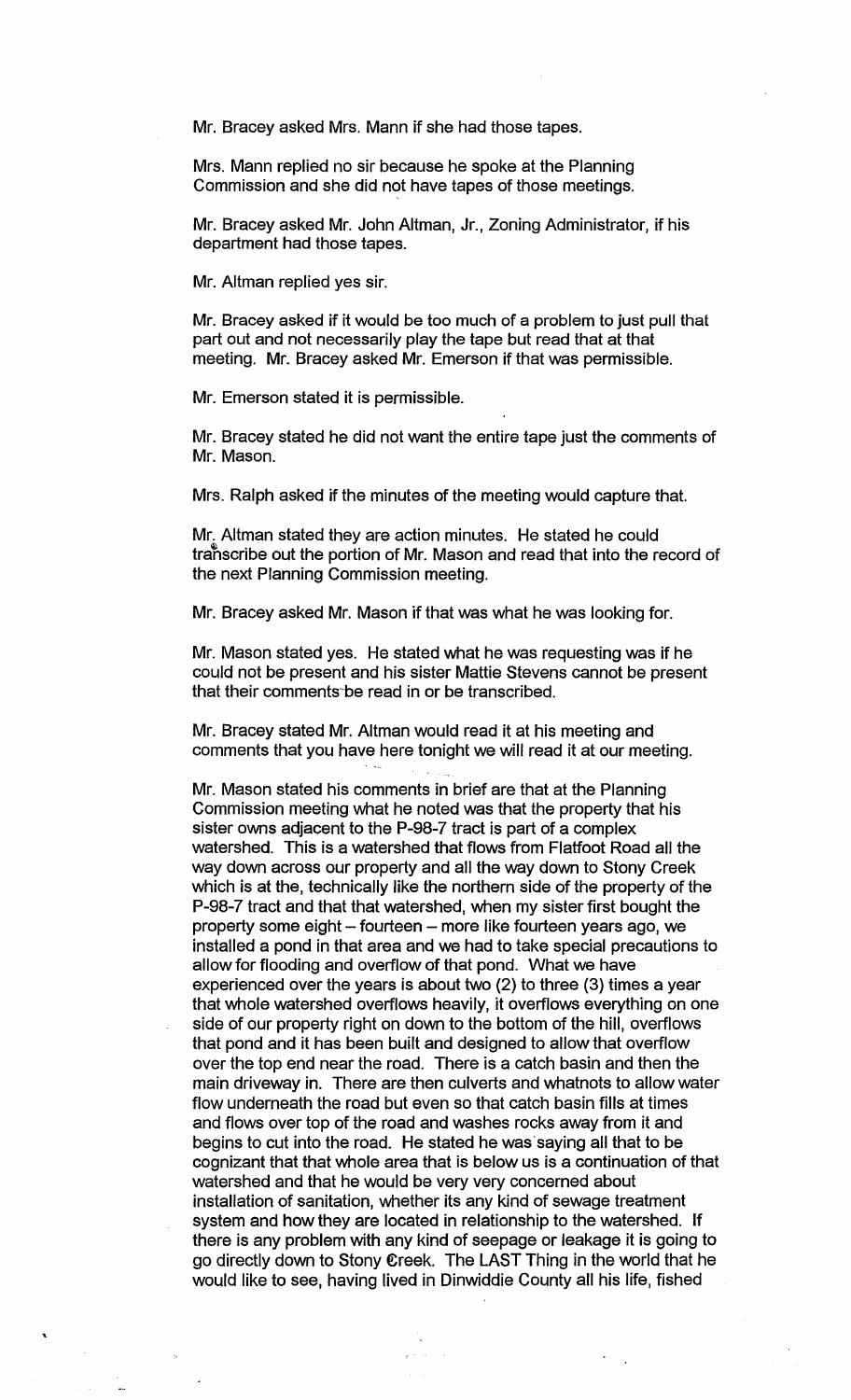and had recreation on Stony Creek, is to see that water body polluted anymore than it already is. It is polluted in other areas already in some ways. He just wanted to be very careful that in any planning that we take into careful consideration how that watershed operates and whether there are going to be any health problems with the water table because he did not know how far below the level of ground the actual water table was as you approach Stony Creek. He further stated that he wanted to be sure the Health Department, the Planning Department and all other applicable departments have done complete studies before any action is taken on that property. Mr. Mason ended by thanking the Board for listening.

-----~--~-~-----,--, - , '.'" ~,~~~--------------  $\mathbb{R}$  :  $\mathbb{R}$   $\mathbb{R}$   $\mathbb{R}$   $\mathbb{R}$   $\mathbb{R}$   $\mathbb{R}$ 

 $\overline{\phantom{a}}$ 

7

2. Ms. Mattie Stevens, 18509 Old Stage Road, Dinwiddie, Virginia, came forward stating her main concern tonight, as a continuation of the other meeting, is also the wildlife. She stated she was at Sam's Club in the morning and she had seen twenty (20) geese sitting in the middle of the parking lot doodling in a little bit of water that was there. Upon seeing this she stated she thought about the turkeys; there is a group of about fourteen (14) to twenty (20) turkeys that come up every day from the woods. There are deer that come up. If you take away the woods you do not have a haven - we have fox, we have raccoons, everything comes up there. If you take away that area from the woods to the creek you are going to have a --- she again stated she was concerned about the wildlife. She stated she was also concerned about the blockage of the creek. Stony Creek runs through Dinwiddie, she stated she has run through all her life, she stated she had always heard her father refer to the depth of the creek, how high the creek is pertaining to his farming, way over in Carson. It was a main stream of water that everybody relied on and she was concerned about the areas coming in, housing developments, right off of the creek. That was another concern: .

Mr. Bracey asked if anyone else in attendance wished to speak on that subject. There being none Mr. Bracey moved forward.

Mrs. Mann stated she had one citizen signed up to speak on Agenda Item 10 - P-98-8, Mr. Gary Karp.

Mr. Karp declined to speak at this time stating he planned to be at the October and November meetings.

**IN RE: PUBLIC HEARING A-98-6 - ORDINANCE AMENDMENT - CHANGE IN POLLING PLACE ELECTION DISTRICT NUMBER 1** 

This being the time and place as advertised in the Dinwiddie Monitor on August 18, 1998 and August 25, 1998 for the Board of Supervisors of Dinwiddie County, Virginia to conduct a public hearing for A-98-6, for the purpose of considering for adoption an ordinance amending Chapter 8, Section 8-3 of the Dinwiddie Code to provide for the change of a polling place in Election District Number'1 from Darvills Community Center to the Cut Bank Hunt Club, 16106 Old Cryors Road, McKenney, Virginia 23872. The change is proposed under authority of Sections 24.2-306 through 310 of the Code of Virginia.

Mrs. Elizabeth S. Jeter, Registrar, came forward and presented the Cut Bank Hunt Club's building as the proposed new polling place for Election District Number 1 replacing the Darvills Community Center which burned. She explained this site had put in a ramp for the handicapped, they had storage for the voting machine, were equipped with tables, chairs, rest rooms, heat and

~,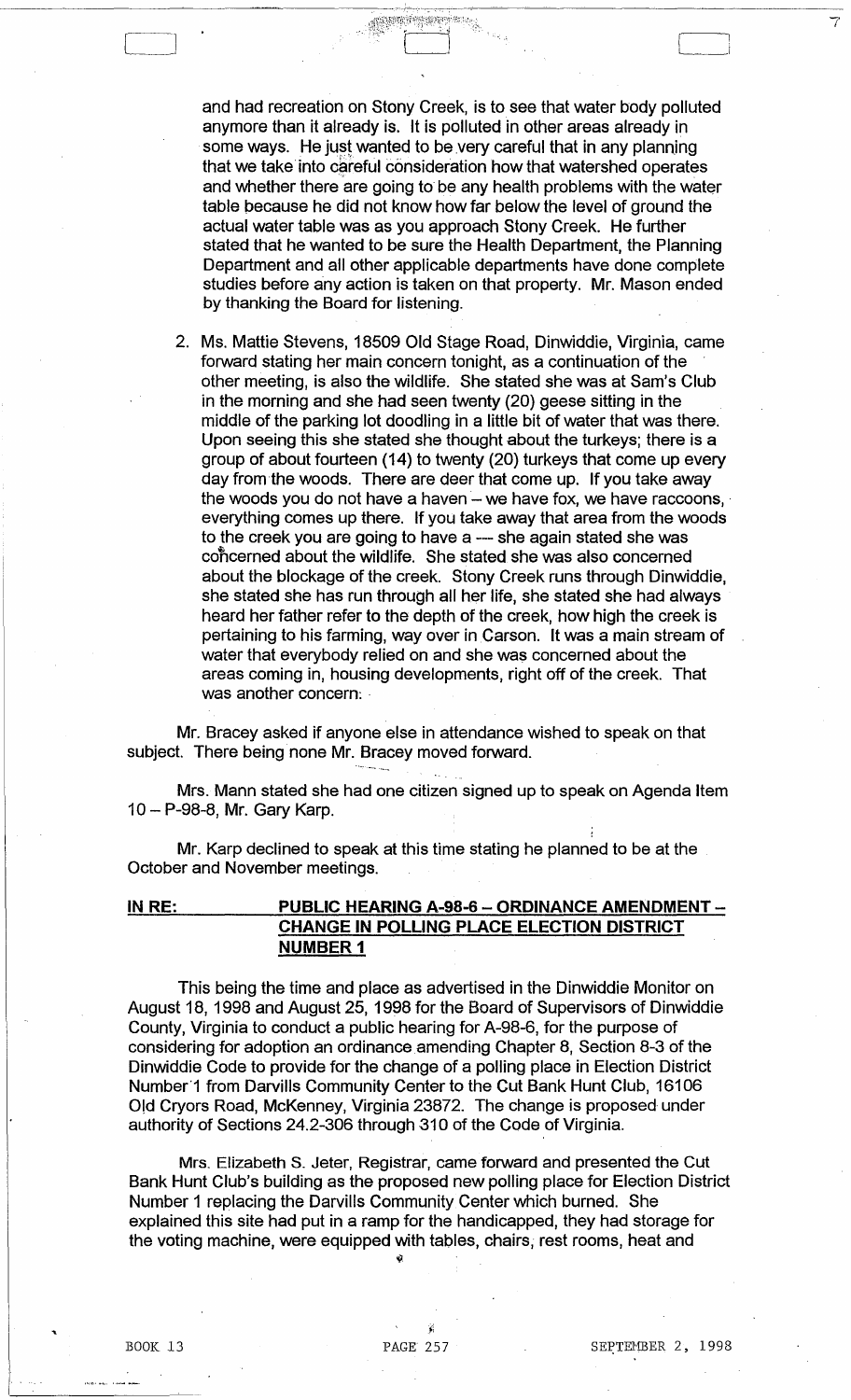kitchen facilities. She felt this was a suitable polling place and was more centrally located in the District.

Mr. Bracey asked questions about the location of the Hunt Club and questioned if this location was with in the law.

Mrs. Jeter stated she did not see any problem with this location.

Mr. Jordan made remarks about the Club and how they have fixed it up and offered it to the County for use.

Mr. Bracey opened the Public Hearing asking if any citizens had signed up to speak. There being none Mr. Bracey asked if there were any citizens present who had not signed up but wished to speak.

There being none Mr. Bracey closed the Public Hearing.

Mr. Jordan from Cut Bank Hunt Club was present to answer any questions the Board might have regarding the use of this site.

Mr. Moody asked about the condition of the road going into the Club.

Mr. Jordan stated they had graveled the road once and would be doing it again before hunt season which meant it would be done prior to the November 3<sup>rd</sup> Special Election.

Upon motion of Mr. Moody, seconded by Mr. Clay, Mr. Moody, Mr. Clay, Mr. Tickle, Mrs. Everett, Mr. Bracey voting "aye",

BE IT ORDAINED by the Board of Supervisors of Dinwiddie County, Virginia that A-98-6 - an amendment of the ordinance - Chapter 8, Section 8-3 of the Code of Dinwiddie County - to change the polling place of Election District Number 1 from Darvills Community Center to the Cut Bank Hunt Club be approved to read as follows, and in all other respects be reordained:

WHEREAS, the voting place for Darvills Precinct in Election District Number 1, the Darvills Community Center was destroyed by fire; and

WHEREAS, the Board of Supervisors did properly advertise a Public Hearing which was held at the regular Board Meeting of September 1, 1998 at 7:30 p.m.; and

r·

WHEREAS, it is necessary to change the voting place from the Darvills Community Center by reason of said fire.

NOW THEREFORE, BE IT ORDAINED that the polling place for Precinct 101 of Election District Number 1 be changed from the Darvills Community Center to the Cut Bank Hunt Club, located at 16106 Old Cryors Road, McKenney, Virginia 23872 and that such change be made to Section 8-3 of the Dinwiddie County Code.

This amendment to the Code of Dinwiddie County shall become effective immediately.

# IN RE: PUBLIC HEARING - C-98-4 - CONDITIONAL USE PERMIT - SPRINT PCS

...

This being the time and place as advertised in the Dinwiddie Monitor on August 19, 1998 and August 26, 1998 for the Board of Supervisors of Dinwiddie County, Virginia to conduct a public hearing for A-98-6, for the purpose of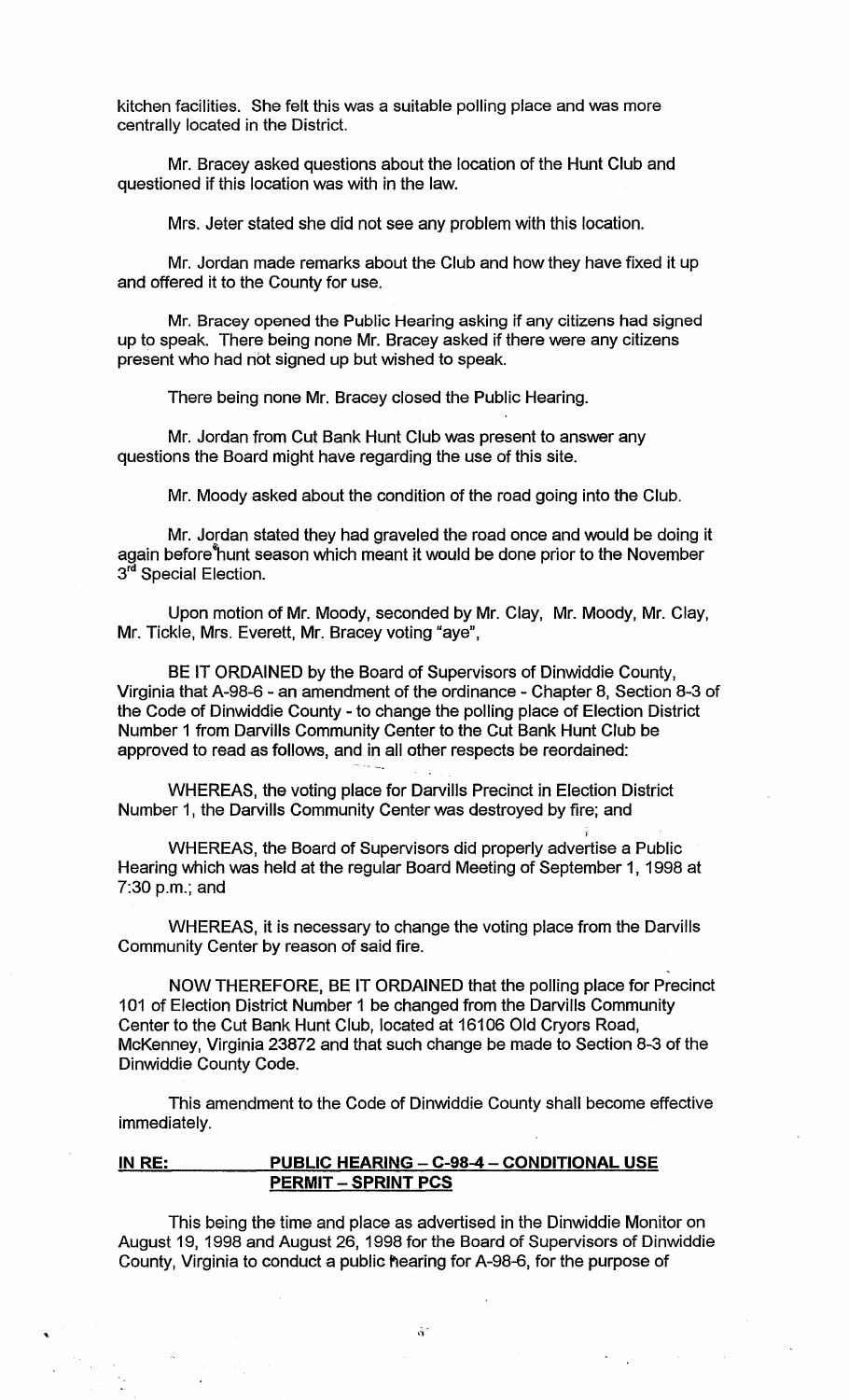considering a conditional use permit to erect a 199' tall communication tower on property identified as Tax Map Parcel 18-15 and located at 4904 Station Road in Sutherland.

, *"i,', ···.t\.* I, ,,~.",

Mr. John M. Altman, Zoning Administrator, came forward to present C-98-4. He read portions of the minutes from the August 12, 1998, Planning Commission meeting.

Mr. Altman stated the applicant, Sprint PCS, is seeking a conditional use permit to construct, operate, and maintain a one hundred ninety-nine (199) foot lattice telecommunications tower, related equipment and improvements for the purpose of mounting wireless telecommunications antennas. The proposed site is located on the west side of Station Road (Route 623) north of Cox Road (US Route 460) at 4904 Station Road. The site is identified as Tax Map 18, Parcel 15 by the Commissioner of the Revenue's Office, and is owned by Alice C. Green. The property contains a dwelling, as well as, a number of out buildings and is currently in the land use taxation program. The subject parcel, along with, the adjacent parcels are zoned Agricultural, General, A-2, and "communications towers with station" are permitted with a conditional use permit within this zoning district. The site is located within the Rural Conservation Area as identified by the Dinwiddie County Comprehensive Land Use Plan. Telecommunication towers have been approved within this planning area by the Board of Supervisors in the past.

Staff's opinion is that this request generally complies with the provisions of the Dinwiddie County Zoning Ordinance. Therefore, Staff's recommendation of **APPROVAL** of the request for a conditional use permit is contingent upon the applicants ability to sufficiently address the deficiencies listed below, and the following conditions:

# DEFICIENCIES:

~

- Section 22-273 (9) requires the applicant to provide written justification for the siting of a tower within two (2) miles of a Virginia Scenic Byway or a property listed on the National Register of Historic Places or the Virginia Landmark Register. The proposed tower site is located within % mile of Namozine Road (Route 708) which has been declared a Virginia Scenic Byway.
- Section 22-273 (8) requires that the applicant submit a statement from a Virginia registered structural engineer certifying that the proposed tower is compatible for co-location with a minimum of three (3) similar users, including the primary users. The applicant did not submit such a statement with the application nor has such a statement been received.
- Section 22-274 (4) requires the applicant to provide a fifteen (15) foot landscaped buffer strip on all sides of the tower compound. The . application indicates that a landscaped buffer will be provided on the west and south sides of the tower site.
- Section 22-274 (5) addresses the treatment, color, and lighting system of towers; the applicant has not provided any information concerning these issues. However, the height of the tower is under 200 feet, and therefore FAA does not require the painting or lighting of towers under 200 feet in height.
- Section 22-275 (7) requires the applicant to provide the County with co-location opportunities without compensation as a community benefit to enhance the County's emergency communications. The applicant has not provided any information acknowledging this requirement.
- Section 22-275 (13) states that the applicant shall post a bond equivalent to the cost of removal of the tower with the Director of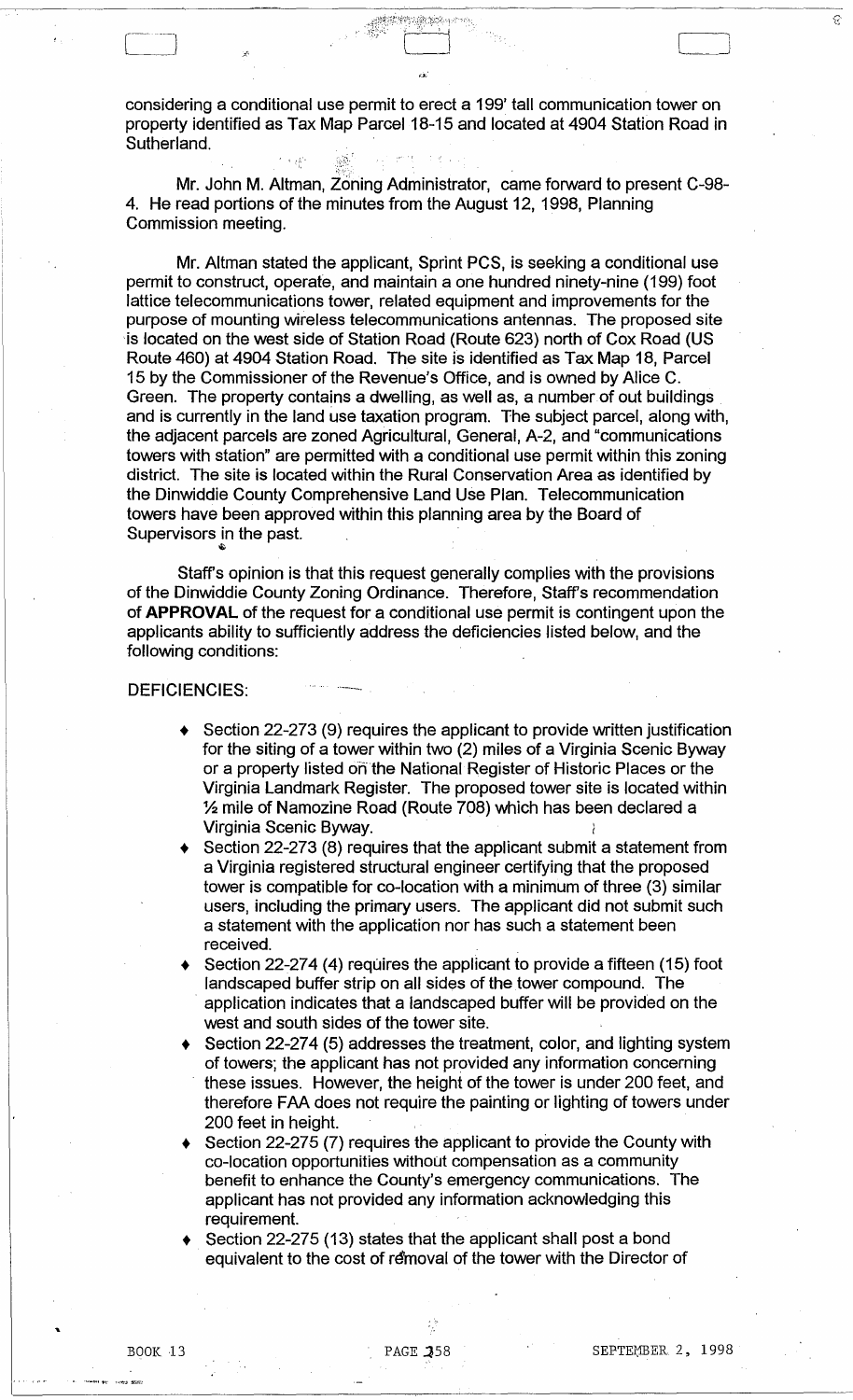Planning. No documentation has been received regarding this requirement.

# CONDITIONS;

- The tower proposed by Sprint PCS shall not exceed one hundred ninety-nine (199) feet in height.
- The applicant, Sprint PCS, shall allow at least two (2) other wireless telecommunications providers to locate on the tower and site; and shall provide the County, upon request, verifiable evidence of having made a good faith effort to allow such locations.
- Sprint PCS shall develop the proposed tower site as detailed in the site plan developed by Matrix Engineering titled "Sprint PCS, Comprehensive Site Plan, Site ID No. RI03xc094E, Green Property," which was submitted by the applicant, Sprint PCS, with this application.
- The conditional use permit must be reviewed at least every two (2) years for compliance with stated conditions.

Mr. Altman stated he would like to add that recently there had been discussion about preservation of the buffer area around the site and concern that the site is built and adequately buffered at the current time, what happens if the property owner decides to timber the property and what used to be a buffer is no longer there. He stated he spoke with the applicant and Mr. Ray, who represents Sprint PCS, offered an additional condition to the County. That condition is as follows:

• The applicant, Sprint PCS, shall acquire a twenty-five (25) foot buffer easement also on the site.

Mr. Altman stated Mr. Ray had provided documentation of that tonight and he felt that would adequately address the buffer concerns around the site.

If the applicant is not able to provide the information necessary to comply with Article IX of Chapter 22 of the Code of the County of Dinwiddie, Virginia, then Staff must recommend **DENIAL** of the request as submitted.

The Planning Commission unanimously voted to recommend approval of the request, C-98-4 Sprint PCS, with the conditions presented!

Mr. Bracey opened the Public Hearing on C-98-4.

The following addressed the Board:

...

- 1. Norman Ray, Sprint PCS, came forward making a presentation of how Sprint PCS planned to place towers within Dinwiddie County and the Company's feelings on co-location.
- 2. Larry Horton, Sprint PCS, declined to speak stating he was with Mr. Ray and only there in the event the Board had questions or concerns that Mr. Ray could not answer.

Mr. Bracey asked if there were any other citizens present who had not signed up but wished to speak on C-98-4.

There being none Mr. Bracey closed the Public Hearing.

Upon motion of Mr. Tickle, seconded by Mr. Clay, Mr. Moody, Mr.' Clay, Mr. Tickle, Mrs. Everett, Mr. Bracey voting "aye",

BE IT RESOLVED BY the Board of Supervisors of Dinwiddie County, Virginia that C-98-4 Sprint PCS, request for a conditional use permit to erect a

 $\pmb{\downarrow}$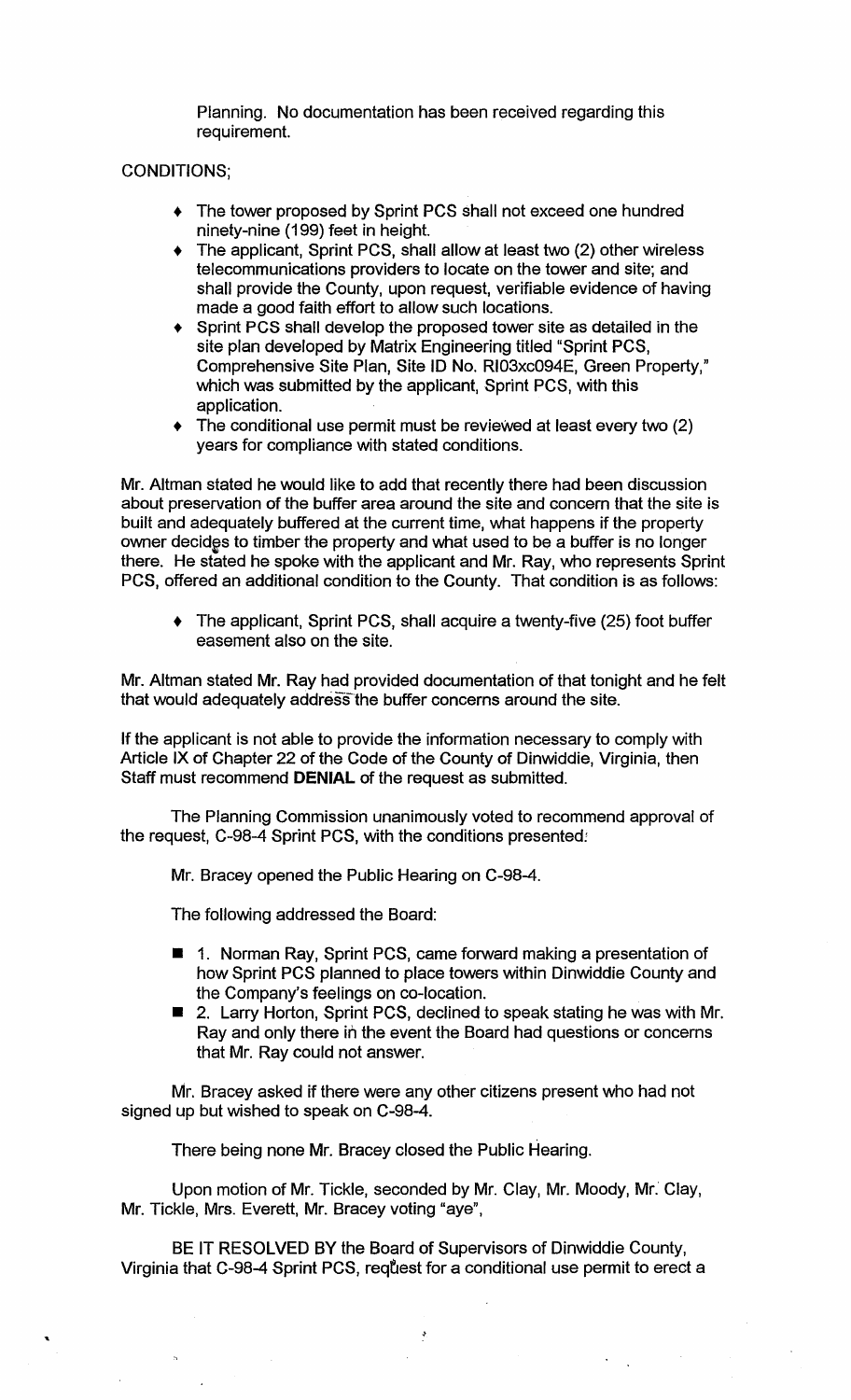199' tall communication tower on property identified as Tax Map 18-15 located at 4904 Station Road, Sutherland, Virginia, is unanimously approved with the conditions recommended by the Planning Commission and the additional proffer as stated above.

# IN RE: 1998 BOND ISSUE - APPROVAL OF PRICING

Mr. Long stated on Wednesday, August 26, 1998, the Bonds were priced for the School Completion Bonds, the Public Capital Projects, and the Refinancing Bonds. Staff was very pleased with the rates which range between 4.15% and 5.10% for an average of about 5%. This was about 1 % better than those priced about a year ago. Mr. Long stated the Board members' have a copy of a Resolution in their packets to approve the pricing of those Bonds that went to market last Wednesday.

Upon motion of Mrs. Everett, seconded by Mr. Moody, Mr. Moody, Mr. Clay, Mr. Tickle, Mrs. Everett, Mr. Bracey voting "aye",

BE IT RESOLVED by the Board of Supervisors of Dinwiddie County, Virginia that the following Resolution is adopted and authorization is granted to the Chairman to execute on behalf of Dinwiddie County:

# $^*$  RESOLUTION OF THE BOARD OF SUPERVISORS OF DINWIDDIE COUNTY, VIRGINIA

WHEREAS, the Board of Supervisors of Dinwiddie County, Virginia (THE "Board Of Supervisors") adopted a resolution on August 5, 1998 (the "Approving Resolution") relating to the issuance by the Industrial Development Authority of Dinwiddie County, Virginia (the "Authority") of lease revenue bonds (i) in an amount not to exceed \$7,100,000 (Dinwiddie County School Completion Bonds), Series 1998 A (the "School Completion Bonds") to finance the costs to complete the acquisition, construction and equipping of certain renovations and improvements to the County's schools and related improvements (the "School Completion Project"), (ii) in the amount of \$1,000,000 (Dinwiddie County Public Capital Project) Series 1998 B (the "Public Capital Project Bonds") for certain public projects and (iii) in the amount of \$5,000,000 (Dinwiddie County Courthouse Project) Refunding Series 1998 C (the "Refunding Bonds") to advance refund a portion of the Authority's \$5,900,000 Lease Revenue Bonds (Dinwiddie County Courts Facilities Project) Series 1995 B (the "1995 Bonds"); and

WHEREAS, Davenport & Company, LLC (the "Underwriter") has offered and sold the School Completion Bonds, the Public Capital Project Bonds and the Refunding Bonds pursuant to a Preliminary Official Statement, dated August 19, 1998 and has requested authorization and direction to complete the financing based on such expectations:

# NOW THEREFORE, BE IT RESOLVED BY THE BOARD OF SUPERVISORS OF DINWIDDIE COUNTY, VIRGINIA:

A. The issuance of the School Completion Bonds in the original aggregate amount of \$6,590,000; in serial and term forms with a final maturity of February 1,2019, and in the amount and bearing interest at the rates set forth on the attached Exhibit A, is hereby approved, the issuance of the Public Capital Project Bonds in the original aggregate amount of \$875,000, in serial forms with a final maturity of February 1, 2009, at the rates set forth on the attached Exhibit A, and Refunding Bonds in the original aggregate amount of \$4,500,000, in serial and term forms, and with final maturity of February 1, 2017, in

.:. -.-....... -,.-!"""'"-

9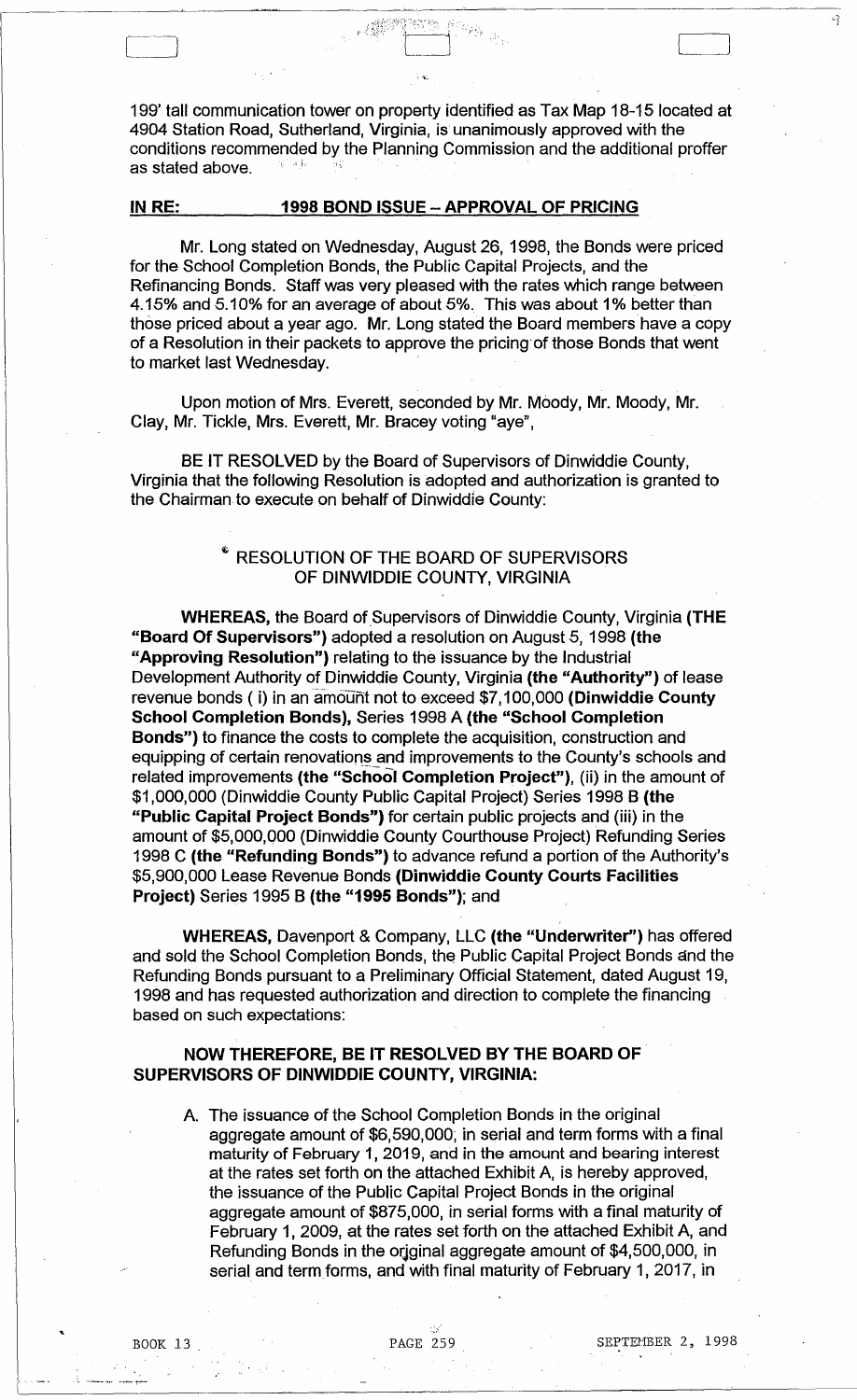the amount and bearing interest at the rates set forth on Exhibit A, are hereby approved. The Chairman or Vice Chairman of the Board of Supervisors, the County Administrator, the Clerk of the Board of Supervisors, the County Treasurer and all other County officers are hereby authorized and directed to execute and deliver all documents and instruments related to or appropriated in connection with the issuance of the School Completion Bonds, Public Capital Project Bonds and Refunding Bonds, with such completions, omissions, insertions and changes as may be approved by the officer executing them, his or her execution to constitute conclusive evidence of his or her approval of any such completions, omissions, insertions and changes.

- B. All other acts of the Chairman or Vice Chairman of the Board and other officers of the County that are in conformity with the purposes and intent of this resolution and in furtherance of the plan of financing, the issuance and sale of the School Completion Bonds, Public Capital Project Bonds and Refunding Bonds and the acquisition, construction, and equipping of the Projects (as referred to in the Approving Resolution) are hereby approved and ratified.
- C. Any authorization herein to execute a document shall include authorization to deliver it to the other parties thereto and to record such document where appropriate.
- D. The County hereby agrees to indemnify, defend and save harmless the Authority, its officers, directors, employees and agents from and against all liabilities, obligations, claims, damages, penalties, fines, losses, costs and expenses in any way connected with the Authority, the issuance of the School Completion Bonds, Public Capital Project Bonds and the Refunding Bonds or the acquisition, construction and equipping of the Projects.
- E. This resolution shall take effect immediately.

PASSED AND ADOPTED this 2<sup>nd</sup> day of September, 1998.

# IN RE: COUNTY ADMINISTRATOR COMMENTS - PUBLIC SAFETY OFFICER - DESK REQUEST

Mr. Long stated he had included in their packets a memorandum from Mr. David M. Jolly, Public Safety Officer, requesting a desk from the old Courthouse. He stated he verified through the Clerk's Office that the Judge no longer needed the desk and that we can take it; therefore, we are requesting the Board's approval that this desk be transferred to the Public Safety Officer when the new office is completed.

Upon motion of Mr. Moody, seconded by Mr. Clay, Mr. Moody, Mr. Clay, Mr. Tickle, Mrs. Everett, Mr. Bracey voting "aye",

BE IT RESOLVED by the Board of Supervisors of Dinwiddie County, Virginia that authorization is granted to transfer the desk from the old Courthouse to the Administration Building for use by the Public Safety Officer upon completion of his office space.

# IN RE: COUNTY ADMINISTRTOR COMMENTS - HISTORICAL SOCIETY - REQUEST FOR OLD STATE FLAG

Mr. Long continued with the Historical Society had requested that they be allowed to keep or house the old State Flag from the Circuit Court Clerk's old office. They wish to house this Flag at the historic Fork Inn in Dinwiddie County. He stated he had also talked with Ms. Annie Lee Williams, Clerk of the Court, on this issue and verified that her office did not want the flag any longer. He asked the Board for authorization to put the Flag into the care of the society. Mr.

545

,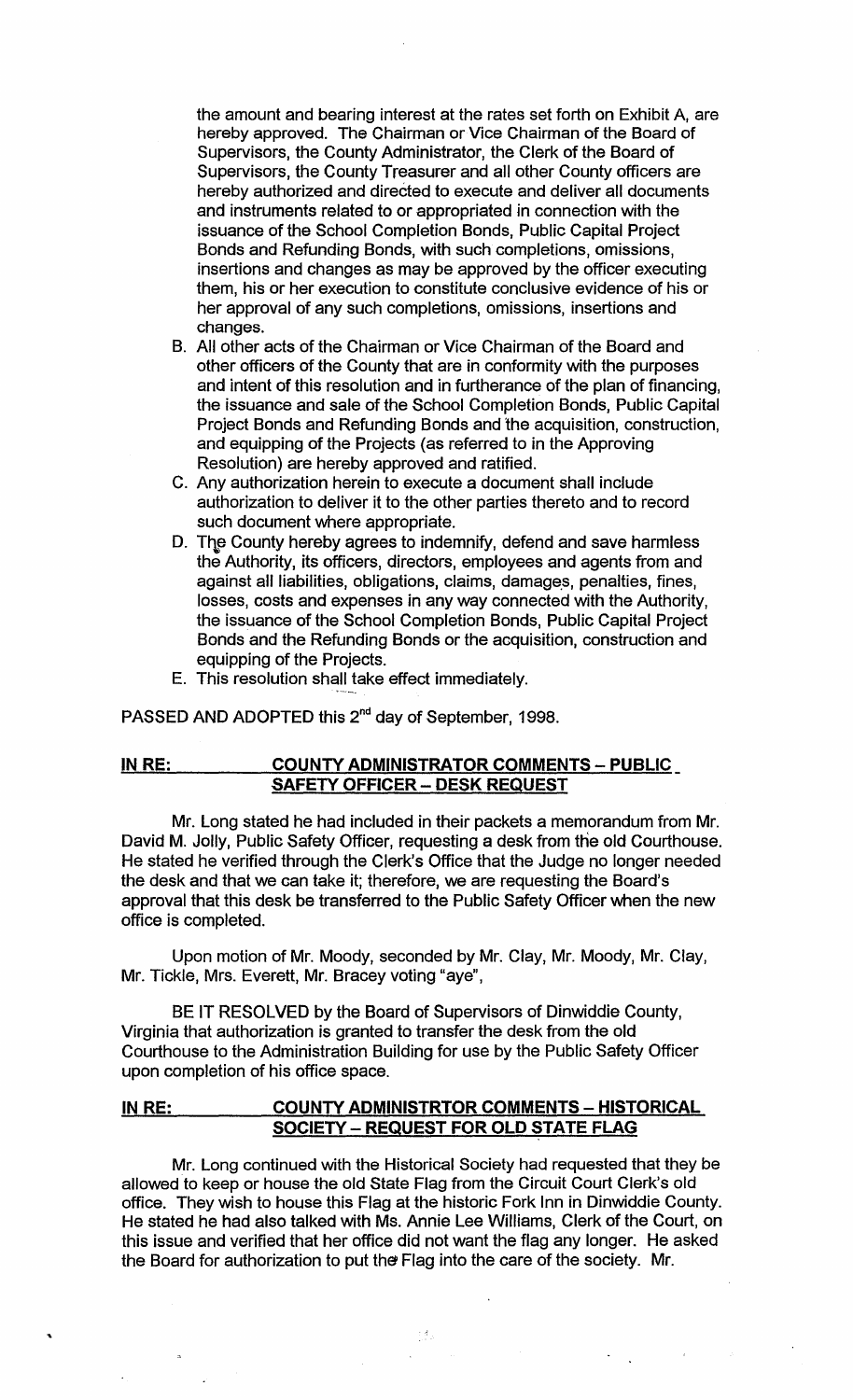Darrell Olgers who is a member of the society and proprietor of Fork Inn is here should the Board have any questions for him.

 $\iota$  C

Mr. Olgers came forward asking if the Board had any questions.

Mr. Bracey wanted to be sure that the society was going to preserve this Flag.

Mr. Olgers stated they would preserve and conserve it. Upon the request of Mrs. Everett, Mr. Olgers' described the Flag. He stated it belonged to Company I of the 3<sup>rd</sup> Virginia Cavalry of Dinwiddie. It was made by the ladies of Dinwiddie and presented to the Cavalry Troop and used during the Civil War. It has hung for an extended period of time in the Clerk's Office and they do not seem to want it anymore. Something of this nature is very light and environment sensitive and it will slowly deteriorate if left in it's present state. We are asking for the Board's support in allowing the society to take this as a project and conserve this Flag for our County.

Mr. Tickle recommended the County enter into a written agreement between the Board of Supervisors, the County and Mr. Olgers that will be reviewed every few years and renew this document. This is to insure that this will not be lost because the County needs to keep up with that Flag. Someday the County may want it back.

~ Upon mbtion of Mr. Moody, seconded by Mr. Clay, Mr. Moody, Mr. Clay, Mr. Tickle, Mrs. Everett, Mr. Bracey voting "aye",

BE IT RESOLVED by the Board of Supervisors of Dinwiddie County, Virginia that authorization is granted for Administration to enter into an agreement with the Dinwiddie County Historical Society for them to house the old State Flag, as described above, at the historical Fork Inn, Sutherland, Virginia. Said agreement would be renewable as determined by Administration.

# IN RE: COUNTY ADMINISTRATOR COMMENT - RESIGNATION OF JAY RUPKEY - REQUEST TO ADVERTISE

Mr. Long stated that in their packets there was a letter of resignation from Mr. Jay Rupkey effective August 31, 1998. Mr. Long requested the Board accept the resignation and also provide authorization for advertisement to fill the vacancy.

Upon motion of Mr. Clay, seconded by Mr. Moody, Mr. Moody, Mr. Clay, Mr. Tickle, Mrs. Everett, Mr. Bracey voting "aye",

BE IT RESOLVED by the Board of Supervisors of Dinwiddie County, Virginia that the resignation of Mr. Jay Rupkey is accepted and authorization is granted for Staff to advertise for replacement.

L~

# IN RE: COUNTY ADMINISTRATOR COMMENTS -AUTHORIZATION TO NEGOTIATE PRELIMINARY SERVICES - PHASE I ENVIRONMENTAL STUDY, GEO TECHNICAL SOILS STUDY AND LAND SURVEY

Mr. Long continued that another item he would like their approval of is he had received three quotes on some preliminary services meaning a Phase I Environmental Study, Geo Technical Soils Study and Land Survey for a potential site for a fire house and a potential site that the School Board wishes to acquire. He requested authorization to negotiate and accept price with the low bidder on those items. '

Mr. Bracey stated he assumed he did not have all the bids available  $\overline{\phantom{a}}$  tonight.

 $\mathcal{L}_\mathcal{I}$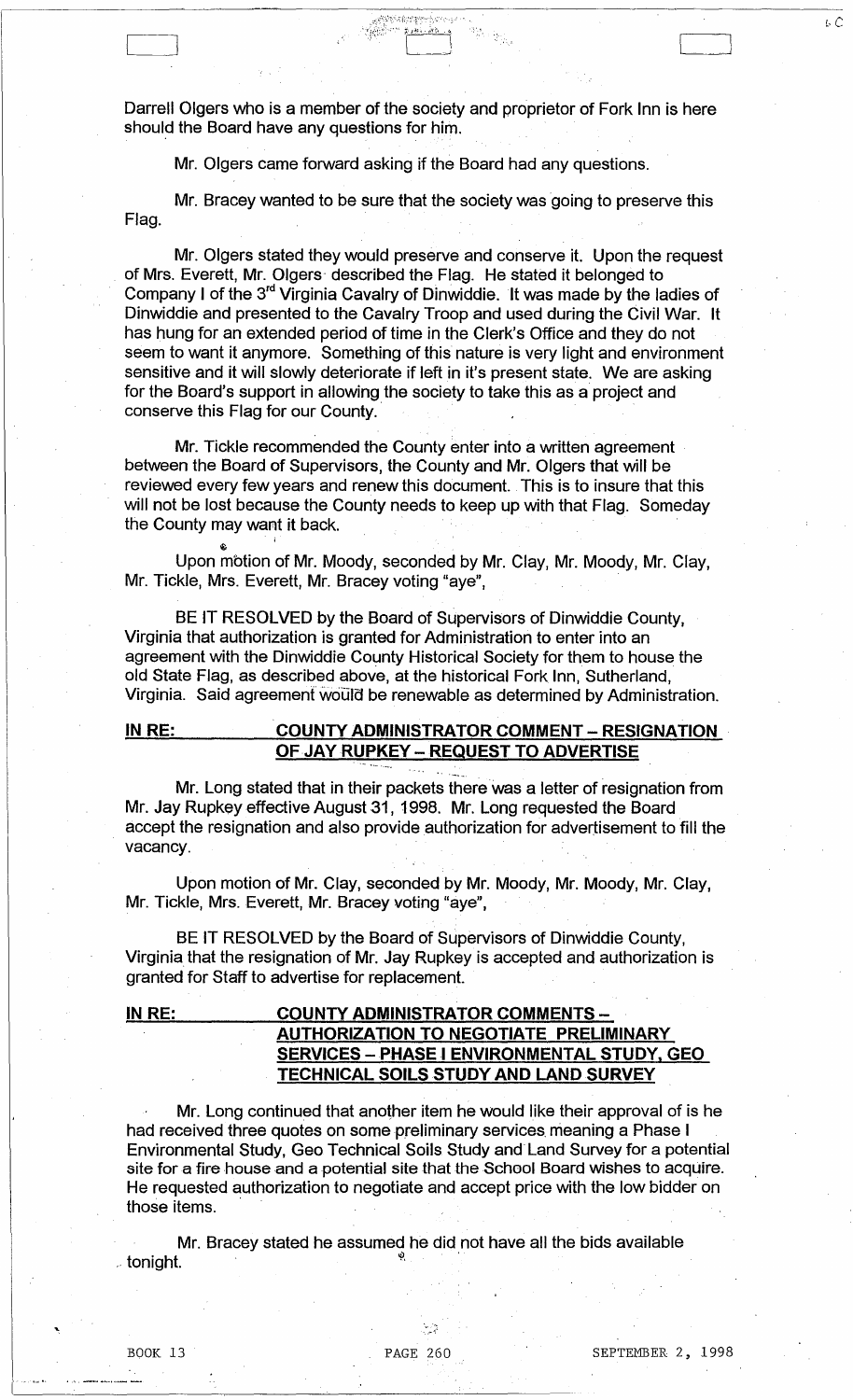Mr. Long stated he was missing one bid that he needed to complete the process.

Upon motion of Mr. Moody, seconded by Mr. Tickle, Mr. Moody, Mr. Clay, Mr. Tickle, Mrs. Everett, Mr. Bracey voting "aye",

BE IT RESOLVED by the Board of Supervisors of Dinwiddie County, Virginia that authorization is granted for the County Administrator to negotiate a contract with the low bidder on a Phase I Environmental Study, Geo Technical Soils Study and Land Survey for a potential site for a fire house and a potential site that the School Board wishes to acquire.

#### IN RE: COUNTY ADMINISTRATOR COMMENTS

Mr. Long stated he had an informational item, under their information tab, from Mrs. Betty Jeter, Registrar. This is general information on some possible Constitution amendments. These questions will come up on the ballot for the special election on November 3, 1998.

# IN RE: BOARD MEMBER COMMENTS

#### $Mr.$  Clay  $-$  no comments

Mrs. Everett - She expressed to Mr. Bracey that some months ago we received a copy of the U. S. Corridor Study and we were all supposed to review that and we hoped to later have a meeting with the Planning Commission and review that study to see what steps we should take to maybe beautify some of Highway 1 and maybe to look at some possible ordinances that would help make it a better place in our County. She continued that she knew that we have had an awful lot on our plate during the past months and we have not gotten back to this but she hoped that before the end of the year certainly or even if possible that we make arrangements for the Planning Commission and the Board of Supervisors to meet jointly and to come prepared to review the corridor study and to see what we think is feasible and what we would like to see done in that regard. She stated that with an enforcement officer coming on board that this is going to be very helpful in this County and something that we have needed for a long time and she felt that this kind of tied in with some of the ideas that they might have about things along the Route 1 corridor.

Mr. Bracey stated he assumed she was making that request and he also assumed that Mr. Long was going to set that meeting or conference up as soon as he can.

Mr. Everett stated Mr. Altman, Mr. Scheid and Mr. Long could all determine what would be the best time to have that.

After discussion it was decided to have a joint meeting at the November 11,1998 Planning Commission meeting which would be held at 7:30 P.M.

Mr. Moody -- no comments

Mr. Tickle - He stated he did not have a comment but noted that Staff had placed before them information from the September 1998 Virginia Business. He thought it was interesting that in the top twenty (20) new construction projects Chaparral Steel was listed as number two (2). What really scared him was the School construction costs. The figures placed before them in this article was a really scary thought when 43 million was the cost.

ò

 $Mr.$  Bracey  $-$  no comments

...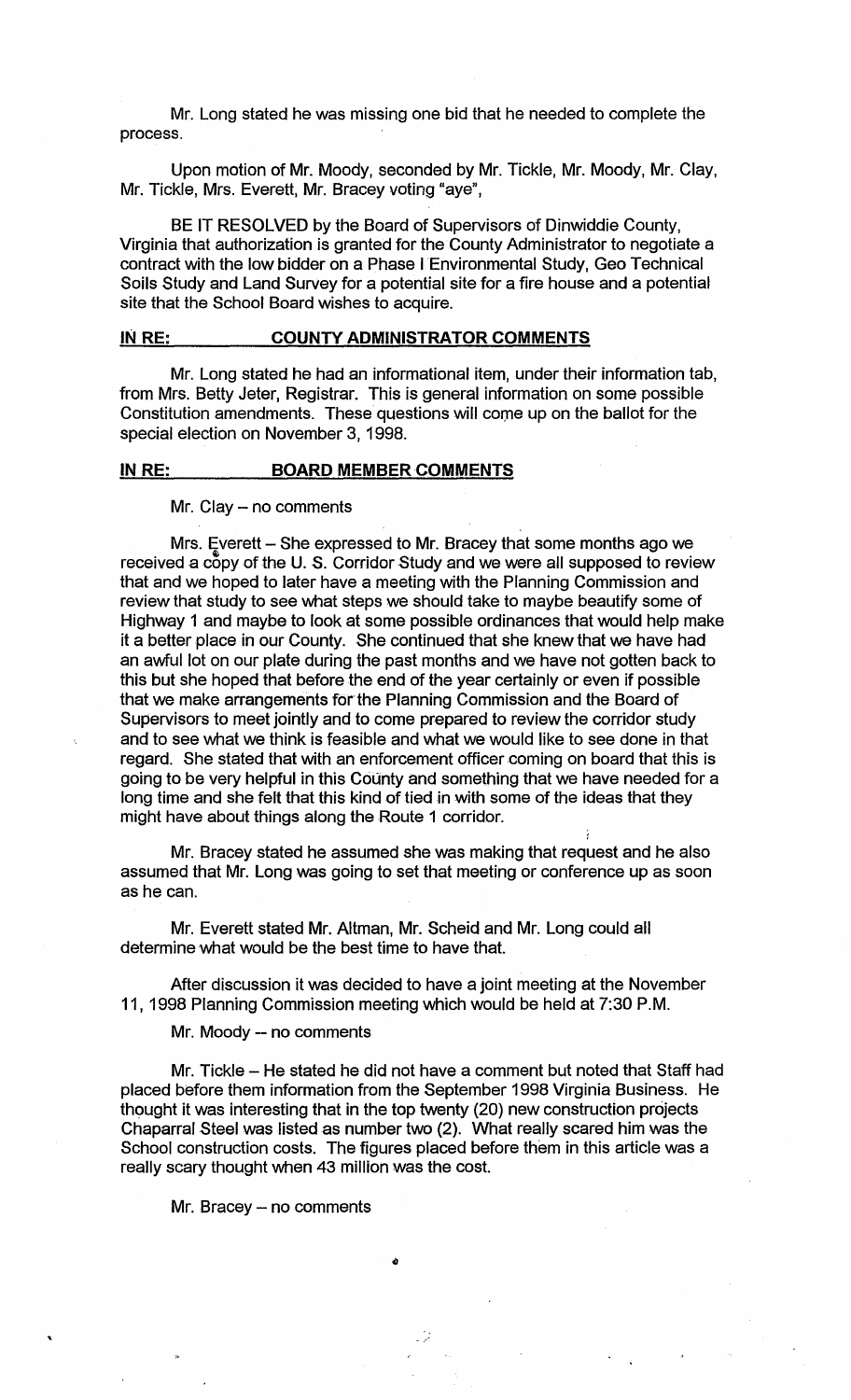#### IN RE: FIVE MINUTE BREAK

Mr. Bracey called for a five (5) minute break at 8:35 P.M. before moving into Executive Session.

 $\partial\mathcal{L}^{\mu\nu}$  , where  $\partial\mathcal{L}^{\mu\nu}$ , . .'

# IN RE: EXECUTIVE SESSION

Upon motion of Mr. Clay, seconded by Mr. Moody, Mr. Moody, Mr. Clay, Mr. Tickle, Mrs. Everett, Mr. Bracey voting "aye" pursuant to the Virginia Freedom of Information Act, Section 2.1-344 (A) 7 - Consultation with legal counsel (Investigation update); the Board moved into Executive Session at 8:40 P.M.

#### IN RE: RETURN TO OPEN SESSION

A vote having been made and approved the meeting reconvened into . Open Session at 8:48 P.M. in the Board Meeting Room of the Pamplin Administration Building.

### IN RE: CERTIFICATION

Upon<sub>s</sub> motion of Mr. Clay, seconded by Mr. Tickle, Mr. Moody, Mr. Clay, Mr. Tickle, Mrs. Everett, Mr. Bracey voting "aye" , the following resolution was adopted:

WHEREAS, the Board of Supervisors of Dinwiddie County convened an executive meeting on this date pursuant to an affirmative recorded vote and in accordance with the provisions of the Virginia Freedom of Information Act; and

WHEREAS, Section 2.1-344.1 of the Code of Virginia requires a certification by the Board of Supervisors of Dinwiddie· County, that such Executive meeting was conducted in conformity with Virginia law;

0 •••• \_ •• \_

NOW THEREFORE BE IT RESOLVED that the Board of Supervisors of Dinwiddie County, Virginia, hereby certifies that, to the best of each member's knowledge, (1) only public business matters lawfully exempted from open meeting requirements by Virginia law were discussed in the executive meeting to which this certification resolution applies; and (2) only such public business matters as were identified in the motion convening the executive meeting were heard, discussed or considered by the Board of Supervisors. of Dinwiddie County, Virginia.

# IN RE: RESOLUTION -- COMBS-MARSHALL SETTLEMENT **AGREEMENT**

Upon motion of Mr. Tickle, seconded by Mr. Clay, Mr. Moody, Mr. Clay, Mr. Tickle, Mrs. Everett, Mr. Bracey voting "aye", the following resolution was adopted.

# RESOLUTION

WHEREAS, the County Attorney has negotiated a favorable confidential settlement of the lawsuit filed against the County by Joyce Combs-Marshall and Housing Opportunities Made Equal of Richmond, Inc.; and

WHEREAS, the Board of Supervisors believes it to be in the best interests of the County to enter into such confidential settlement;

yC